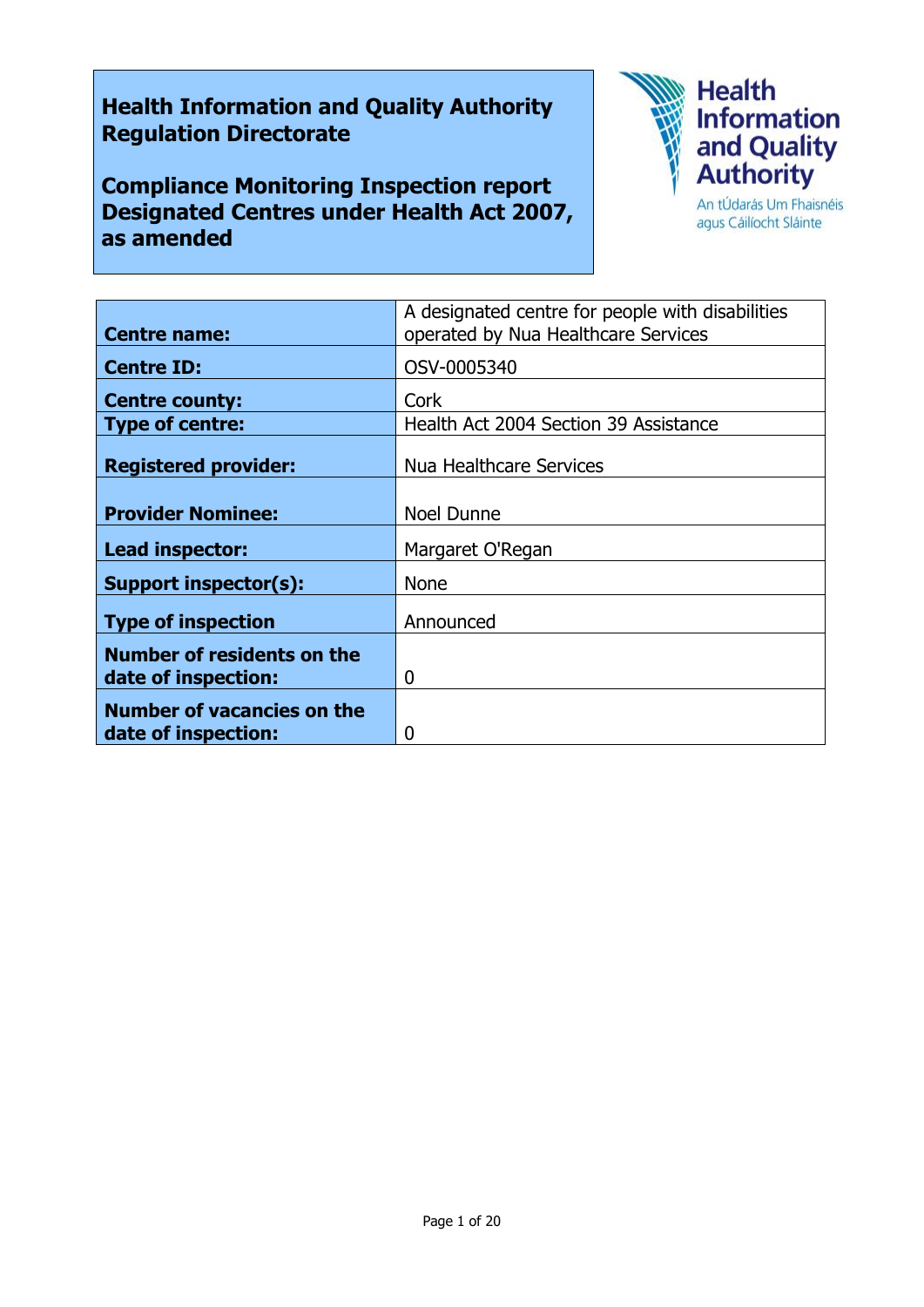# **About monitoring of compliance**

The purpose of regulation in relation to designated centres is to safeguard vulnerable people of any age who are receiving residential care services. Regulation provides assurance to the public that people living in a designated centre are receiving a service that meets the requirements of quality standards which are underpinned by regulations. This process also seeks to ensure that the health, wellbeing and quality of life of people in residential care is promoted and protected. Regulation also has an important role in driving continuous improvement so that residents have better, safer lives.

The Health Information and Quality Authority has, among its functions under law, responsibility to regulate the quality of service provided in designated centres for children, dependent people and people with disabilities.

Regulation has two aspects:

• Registration: under Section 46(1) of the Health Act 2007 any person carrying on the business of a designated centre can only do so if the centre is registered under this Act and the person is its registered provider.

▪ Monitoring of compliance: the purpose of monitoring is to gather evidence on which to make judgments about the ongoing fitness of the registered provider and the provider's compliance with the requirements and conditions of his/her registration.

Monitoring inspections take place to assess continuing compliance with the regulations and standards. They can be announced or unannounced, at any time of day or night, and take place:

▪ to monitor compliance with regulations and standards

▪ following a change in circumstances; for example, following a notification to the Health Information and Quality Authority's Regulation Directorate that a provider has appointed a new person in charge

▪ arising from a number of events including information affecting the safety or wellbeing of residents

The findings of all monitoring inspections are set out under a maximum of 18 outcome statements. The outcomes inspected against are dependent on the purpose of the inspection. Where a monitoring inspection is to inform a decision to register or to renew the registration of a designated centre, all 18 outcomes are inspected.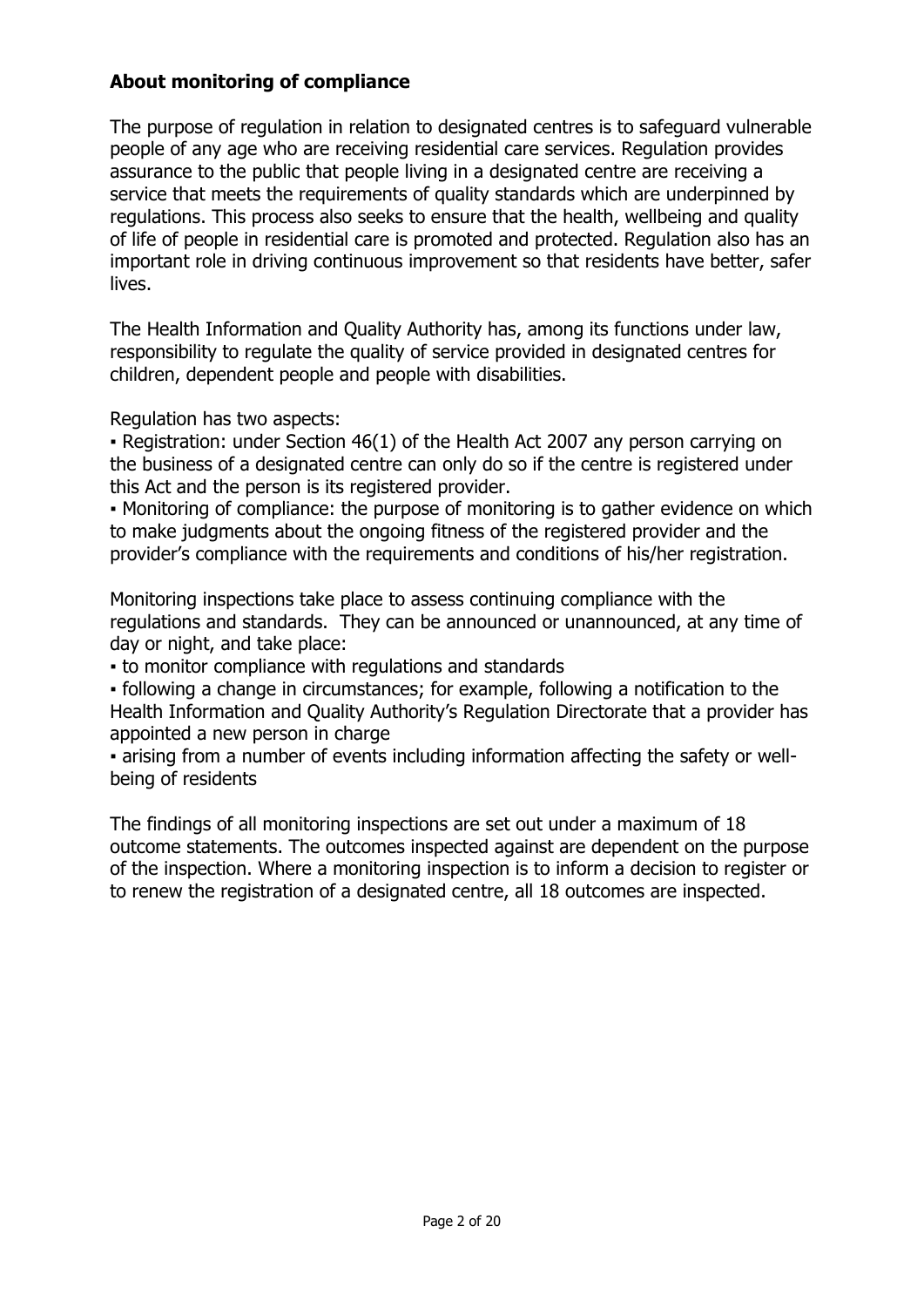**Compliance with the Health Act 2007 (Care and Support of Residents in Designated Centres for Persons (Children And Adults) With Disabilities) Regulations 2013, Health Act 2007 (Registration of Designated Centres for Persons (Children and Adults with Disabilities) Regulations 2013 and the National Standards for Residential Services for Children and Adults with Disabilities.**

This inspection report sets out the findings of a monitoring inspection, the purpose of which was to inform a registration decision. This monitoring inspection was announced and took place over 3 day(s).

#### **The inspection took place over the following dates and times**

| From:                  | T∩:                    |
|------------------------|------------------------|
| 02 December 2015 11:00 | 02 December 2015 16:00 |
| 15 December 2015 10:00 | 15 December 2015 11:30 |
| 31 December 2015 13:25 | 31 December 2015 14:10 |

The table below sets out the outcomes that were inspected against on this inspection.

| Outcome 01: Residents Rights, Dignity and Consultation                     |
|----------------------------------------------------------------------------|
| Outcome 02: Communication                                                  |
| Outcome 03: Family and personal relationships and links with the community |
| Outcome 04: Admissions and Contract for the Provision of Services          |
| <b>Outcome 05: Social Care Needs</b>                                       |
| Outcome 06: Safe and suitable premises                                     |
| Outcome 07: Health and Safety and Risk Management                          |
| Outcome 08: Safeguarding and Safety                                        |
| Outcome 09: Notification of Incidents                                      |
| Outcome 10. General Welfare and Development                                |
| Outcome 11. Healthcare Needs                                               |
| Outcome 12. Medication Management                                          |
| Outcome 13: Statement of Purpose                                           |
| Outcome 14: Governance and Management                                      |
| Outcome 15: Absence of the person in charge                                |
| Outcome 16: Use of Resources                                               |
| Outcome 17: Workforce                                                      |
| Outcome 18: Records and documentation                                      |

#### **Summary of findings from this inspection**

Nua healthcare is a service provider caring for people with intellectual disabilities. This center is situated in a rural setting close to Cork city. It is a new centre proposing to care for five residents.

This was the first inspection of the centre carried out by the Health Information and Quality Authority (HIQA). It was announced and took place over three days. The inspector met with the person in charge and senior management of Nua Healthcare Services. At the time of inspection no residents were living in this centre as it was not operational. All proposals outlined and plans agreed will be verified at the next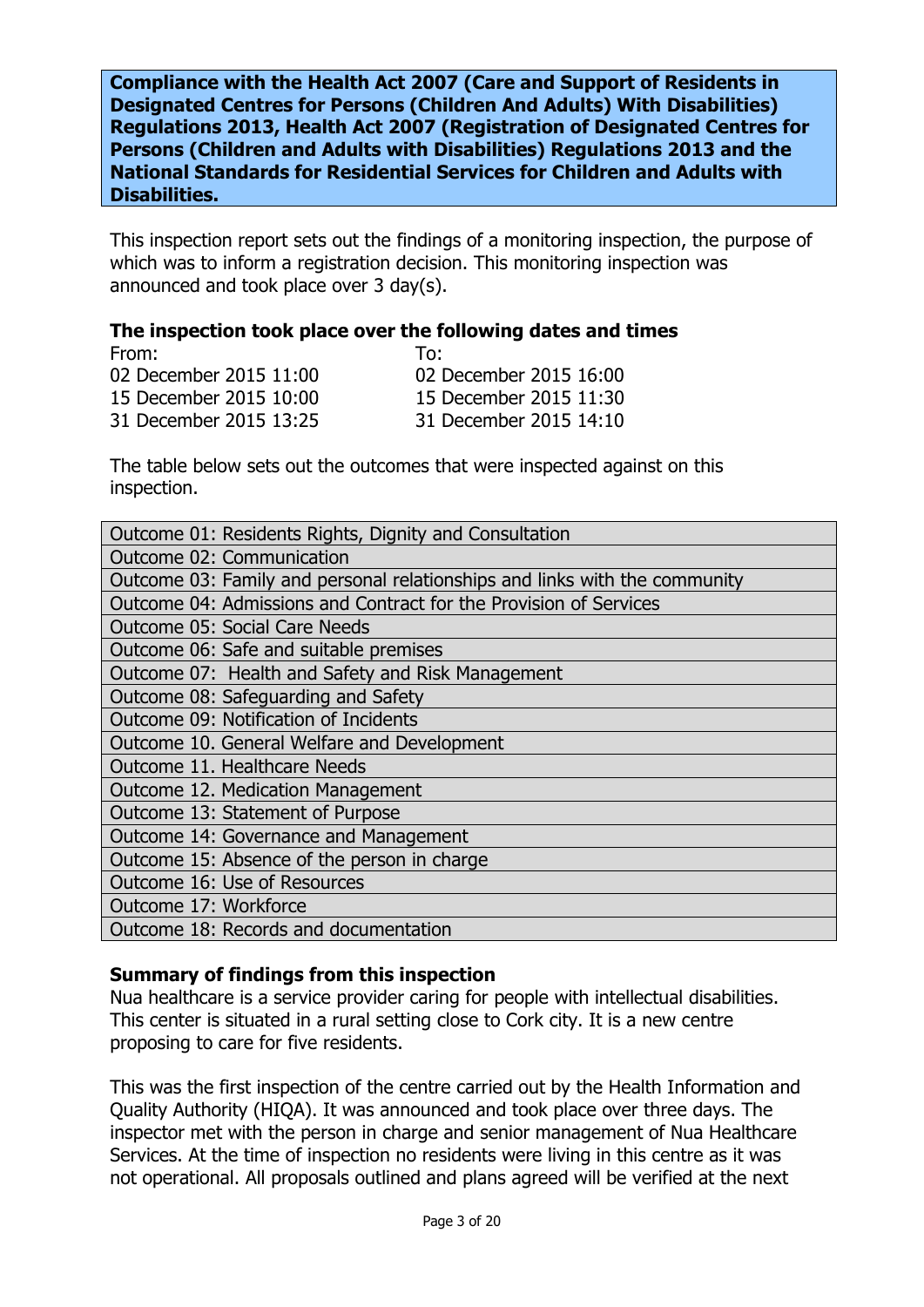inspection.

The first day of inspection examined the documentation systems and the inspector met with the person in charge and one of the company's regional directors of operations. The inspector carried out two onsite visits, the second of these being to verify that the outstanding works noted at the time of the first onsite visit were attended to.

The inspector reviewed the proposed documentation to be used such as care plans, logs, policies and procedures. The person in charge, the regional manager and the regional director of operations were available on the days of inspection. The provider had previously been met by staff from the Health Information and Quality Authority.

Plans were in place to ensure that the health needs of residents were met. Residents would have access to local general practitioner (GP) services. The person in charge and regional manager discussed arrangements in place to meet the social care needs of the residents and to ensure that residents had opportunities to participate in activities appropriate to their interests and preferences. Proposed medication management practices were in order.

Plans were in place around ensuring the health and safety of residents and staff. An emergency plan was in place. A fire alarm system was in place and documentation was in place to show it was in working order. Staff discussed the proposed fire procedures. Fire equipment was in place.

The inspector saw that proposed staff had received their mandatory training. Staff files were held securely in the organisation's head office.

These are discussed further in the report. One action was required from this inspection.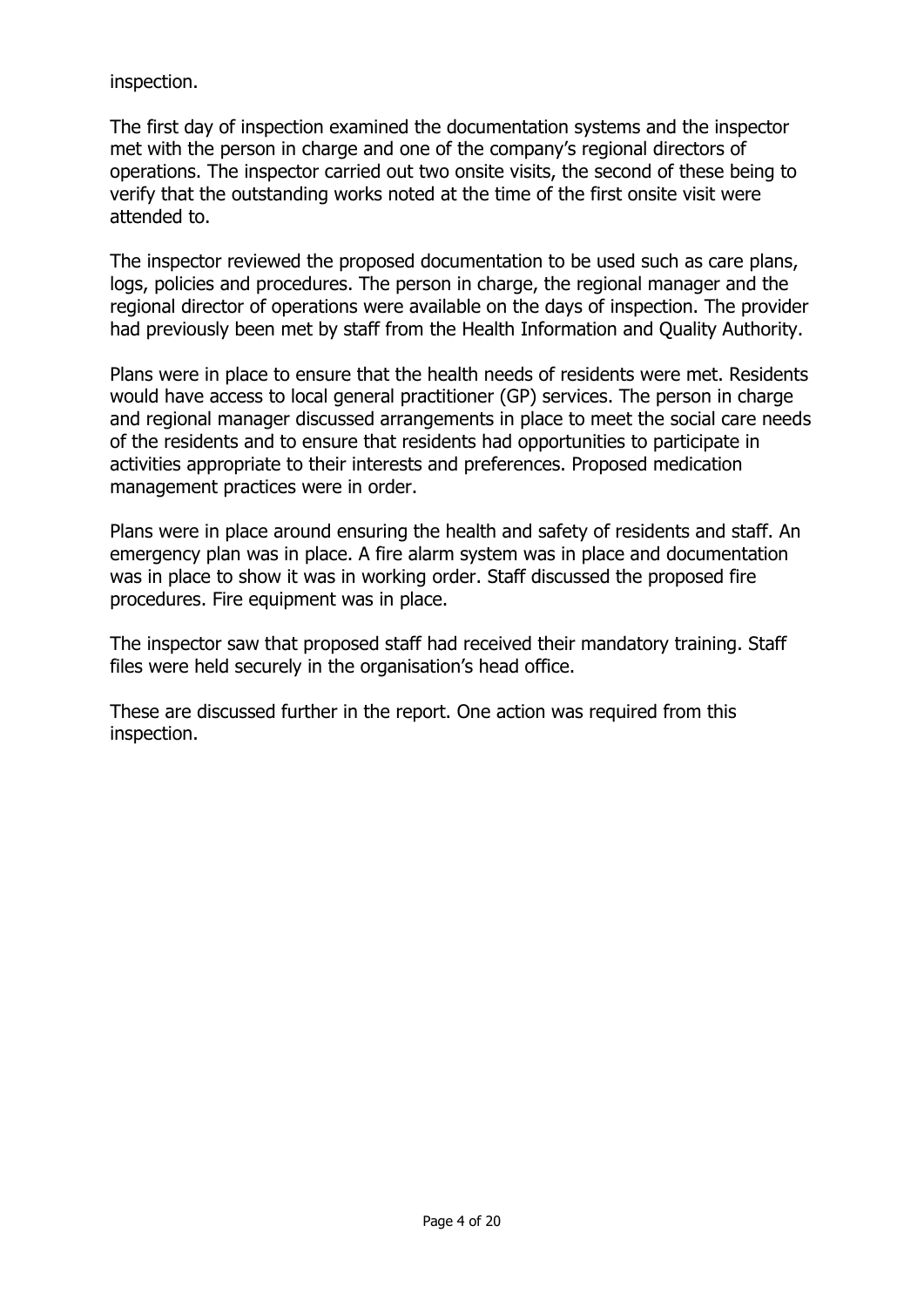**Section 41(1)(c) of the Health Act 2007. Compliance with the Health Act 2007 (Care and Support of Residents in Designated Centres for Persons (Children And Adults) With Disabilities) Regulations 2013, Health Act 2007 (Registration of Designated Centres for Persons (Children and Adults with Disabilities) Regulations 2013 and the National Standards for Residential Services for Children and Adults with Disabilities.**

## **Outcome 01: Residents Rights, Dignity and Consultation**

Residents are consulted with and participate in decisions about their care and about the organisation of the centre. Residents have access to advocacy services and information about their rights. Each resident's privacy and dignity is respected. Each resident is enabled to exercise choice and control over his/her life in accordance with his/her preferences and to maximise his/her independence. The complaints of each resident, his/her family, advocate or representative, and visitors are listened to and acted upon and there is an effective appeals procedure.

#### **Theme:**

Individualised Supports and Care

## **Outstanding requirement(s) from previous inspection(s):**

This was the centre's first inspection by the Authority.

#### **Findings:**

The inspector was satisfied that the rights, privacy and dignity of residents would be promoted and residents' choice encouraged.

The inspector reviewed the complaints' policy and found it described how to make a complaint, who to make the complaint to and the procedure that would be followed following receipt of a complaint. It contained details of the nominated person available to ensure that all complaints were appropriately responded to. An easy read version of the complaints procedure was available in the centre.

The person in charge told the inspector that a weekly residents' meeting would be held. It is anticipated this would include discussions on items such as the menu for the coming week, plans for the weekend, any issues related to the premises and planned group activities.

A policy was in place outlining the practice to ensure it was safe and transparent with appropriate records maintained. Arrangements were in place for residents and relatives to have access to an advocacy service.

## **Judgment:**

Compliant

# **Outcome 02: Communication**

Residents are able to communicate at all times. Effective and supportive interventions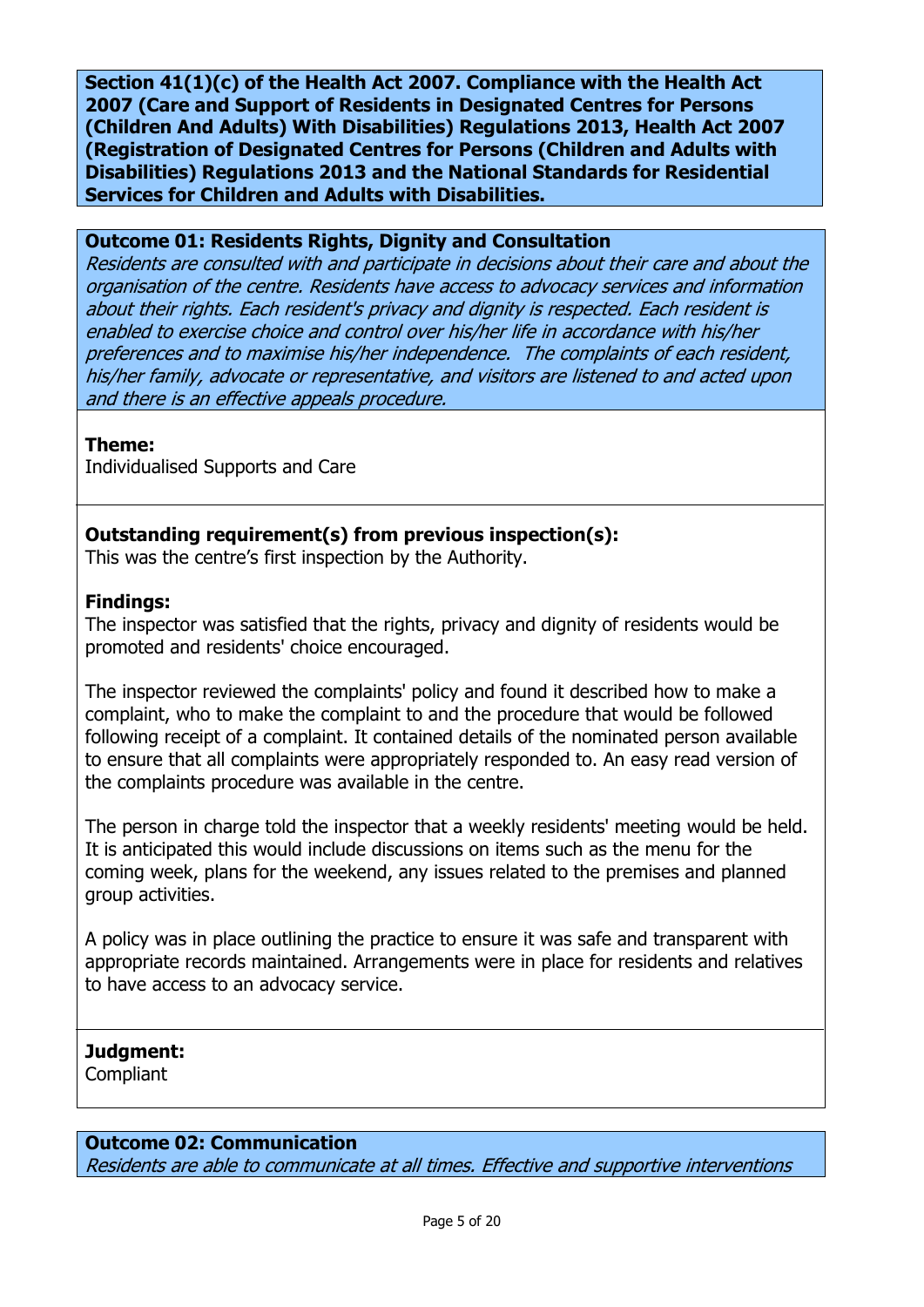are provided to residents if required to ensure their communication needs are met.

# **Theme:**

Individualised Supports and Care

# **Outstanding requirement(s) from previous inspection(s):**

This was the centre's first inspection by the Authority.

# **Findings:**

The inspector was satisfied that residents would be supported and assisted to communicate in accordance with residents' needs and preferences.

Residents' communication needs would be identified in the personal planning documentation and supports put in place where needed. Work had already commenced on these as part of the transition process. Also in the process of being created was a communication passport for each resident. When completed this would include information such as "all about me", "special people in my life" and "how I communicate". It also included details of how staff should communicate with the resident.

Residents who were transferring to this centre did not to date use assistive devices such as iPads, tablets or iPods. Some of the residents did use a mobile phone. A landline telephone was in place and internet access was to be received through this phone line.

The person in charge discussed strategies that may be used depending on the needs of the residents including picture exchange communication system (PECS), sign language and social stories. Residents would have access to the services of a speech and language therapist if necessary.

## **Judgment:**

Compliant

**Outcome 03: Family and personal relationships and links with the community** Residents are supported to develop and maintain personal relationships and links with the wider community. Families are encouraged to get involved in the lives of residents.

## **Theme:**

Individualised Supports and Care

## **Outstanding requirement(s) from previous inspection(s):**

This was the centre's first inspection by the Authority.

## **Findings:**

From the information available the inspector was satisfied that families and friends were encouraged to be involved in the lives of the residents. There was evidence that family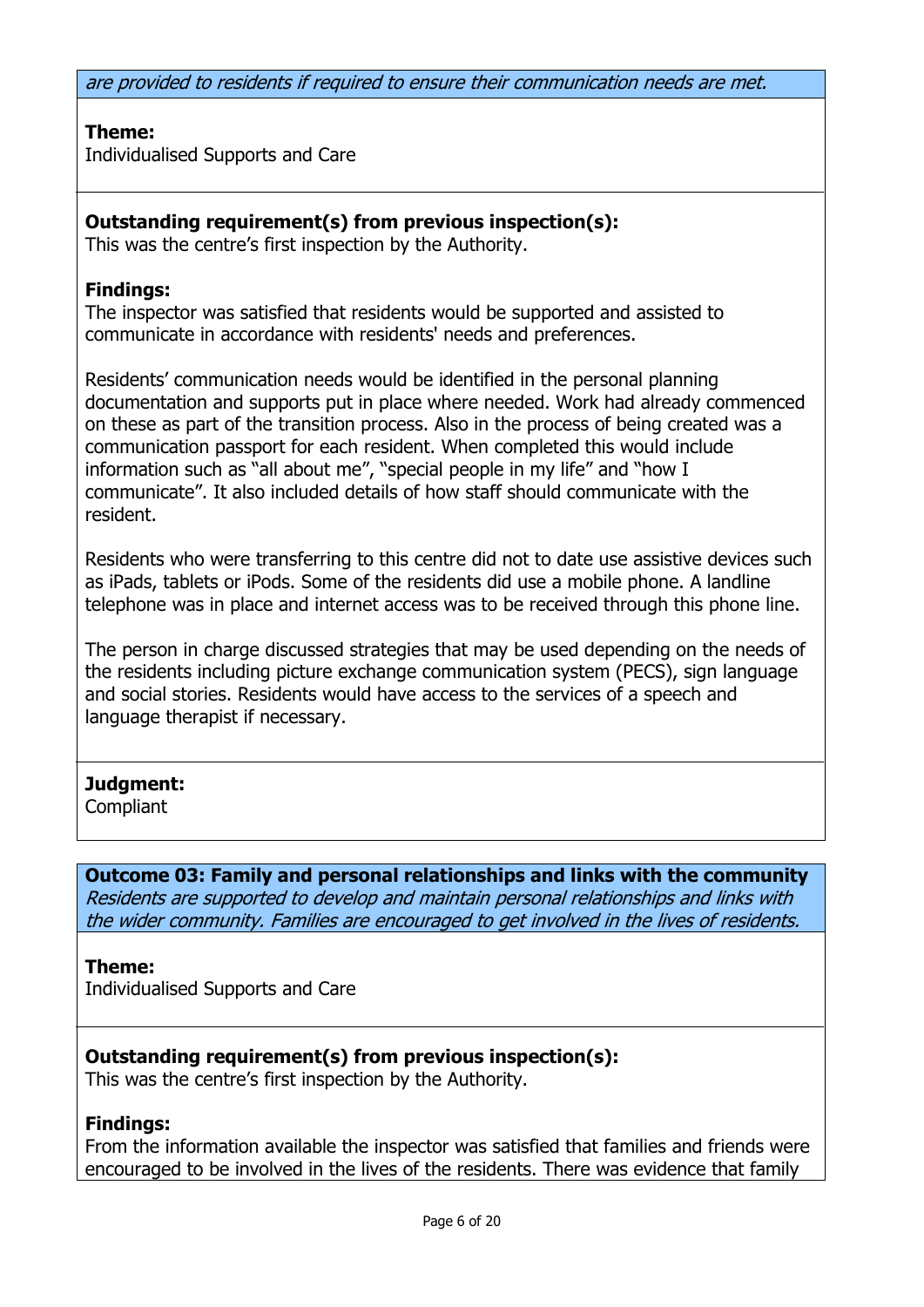were already involved in the transition plans for the residents who were planning on moving to the centre.

The person in charge outlined how staff would facilitate residents to maintain contact with their families. This included access to phone facilities and family invitations to events in the centre.

#### **Judgment:**

Compliant

## **Outcome 04: Admissions and Contract for the Provision of Services**

Admission and discharge to the residential service is timely. Each resident has an agreed written contract which deals with the support, care and welfare of the resident and includes details of the services to be provided for that resident.

#### **Theme:**

Effective Services

# **Outstanding requirement(s) from previous inspection(s):**

This was the centre's first inspection by the Authority.

## **Findings:**

The inspector saw that there was a system in place regarding admission to the centre. There were policies and procedures in place to guide the admissions process. Meetings had taken place between residents, their families and their current providers of care to ensure the residents' transitions were as smooth as possible.

The person in charge and regional director of operations outlined the proposed plans for admitting new residents including the supports that would be available during the transition period.

Written agreements will be in place outlining the support, care and welfare of the residents and details of the services to be provided and where appropriate, the fees to be charged. The inspector read a copy of the contract and saw that it met the requirements of the Regulations.

## **Judgment:**

**Compliant** 

## **Outcome 05: Social Care Needs**

Each resident's wellbeing and welfare is maintained by a high standard of evidencebased care and support. Each resident has opportunities to participate in meaningful activities, appropriate to his or her interests and preferences. The arrangements to meet each resident's assessed needs are set out in an individualised personal plan that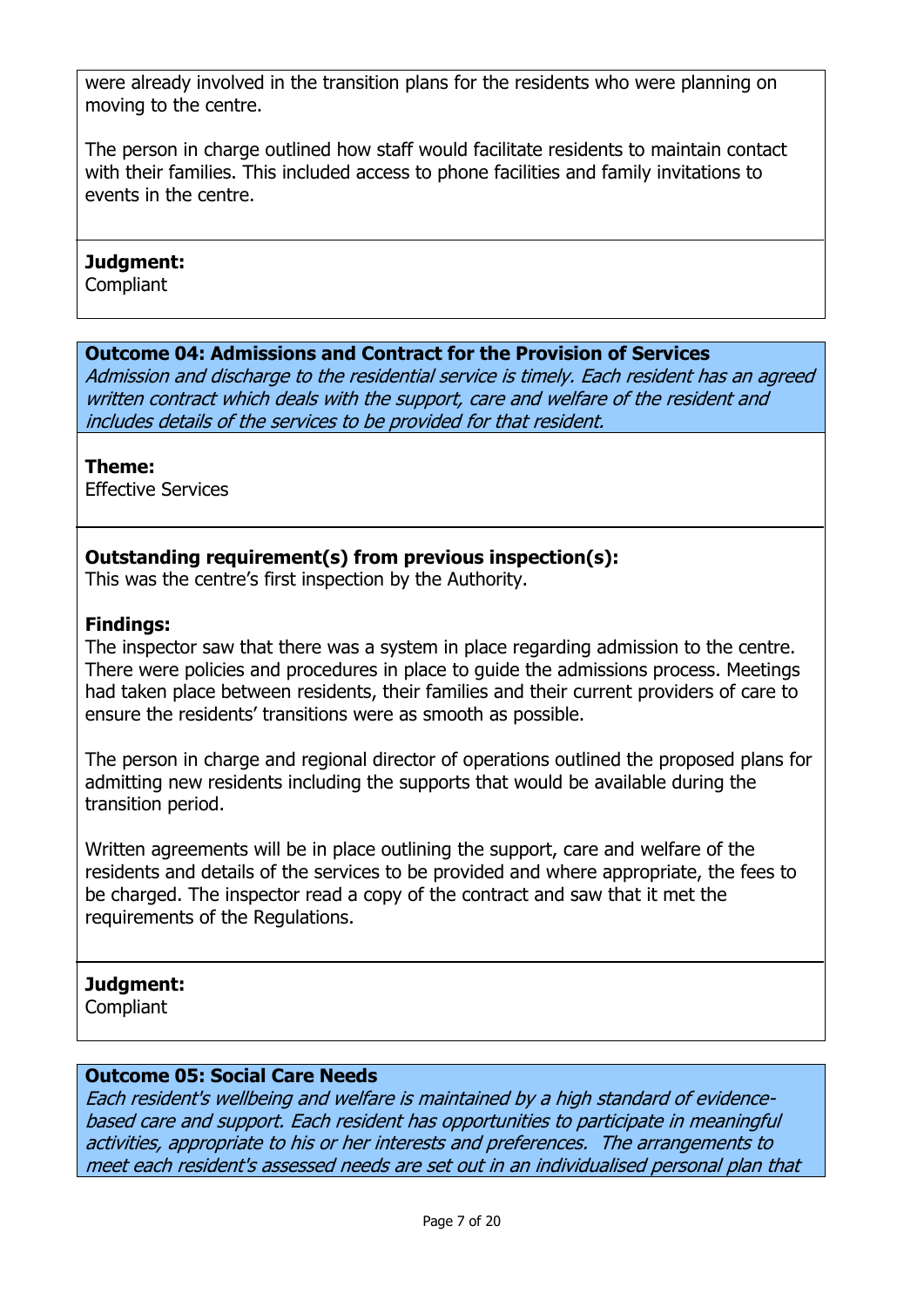reflects his /her needs, interests and capacities. Personal plans are drawn up with the maximum participation of each resident. Residents are supported in transition between services and between childhood and adulthood.

# **Theme:**

Effective Services

# **Outstanding requirement(s) from previous inspection(s):**

This was the centre's first inspection by the Authority.

# **Findings:**

The inspector was satisfied that, when implemented, the care and support as described by the person in charge and the regional director of operations would reflect the residents' assessed needs and wishes.

The inspector reviewed a sample of the proposed documentation and found that it was comprehensive. If completed it would identify residents' care needs and proposed plans to address those needs. Monthly goals were to be set and action plans put in place to meet those goals.

A plan was in place for each resident to be assigned a key worker. There were plans for weekly meetings, as well as reviews on a three monthly and annual basis. Several of the staff and the person in charge had met a number of times with the residents who are planning on moving to the centre. From discussions with the person in charge it was evident she had developed a relationship with the five residents and vice versa.

Daily records were to be maintained of how residents would spend their day. The inspector saw that the personal plans will contain information about the residents' life, their likes and dislikes, their interests, details of family members and other people who are important in their lives. This information was being gathered at the time of inspection.

The person in charge and the regional director of operations discussed how residents were being supported in transition between services. The inspector was informed a staff member or relative will accompany residents who have to attend hospital or appointments.

# **Judgment:**

Compliant

# **Outcome 06: Safe and suitable premises**

The location, design and layout of the centre is suitable for its stated purpose and meets residents individual and collective needs in a comfortable and homely way. There is appropriate equipment for use by residents or staff which is maintained in good working order.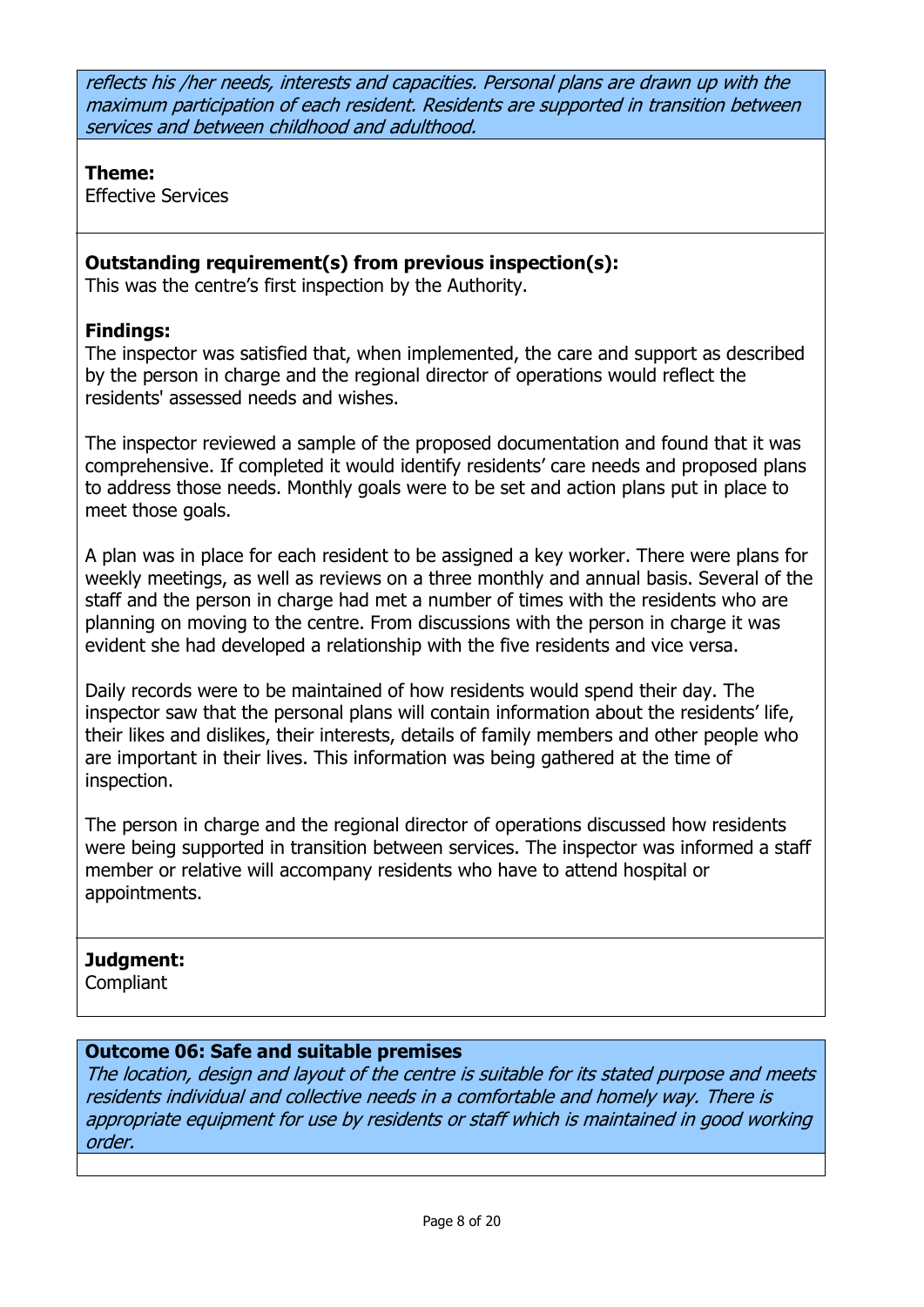Effective Services

# **Outstanding requirement(s) from previous inspection(s):**

This was the centre's first inspection by the Authority.

#### **Findings:**

The inspector found that the centre was suitable and safe for the proposed number of residents. The centre, a two storey house, was located in a rural area, close to Cork city. On the third day on inspection the centre was nearing completion of the decorative work. It was warm, homely and attractively furnished.

There were five bedrooms set aside for residents' use. Three of these had en suite facilities while the other two were situated beside large bathrooms. A room was set aside for a staff office which also facilitated sleepover staff. In addition to the sleepover staff member a waking staff member was also rostered for night duty.

There was a large kitchen cum dining room. There was also a utility room with laundry facilities. Storage was provided. There were two comfortably furnished sitting rooms. There was access to a secure garden area. A garden shed was in place which also functioned as a smoking room. Two of the five residents moving to the house smoked. Access to the smoking shed was from the kitchen via a patio door. A ramp with safety railing was in place outside the patio door.

At the time of inspection window restrictors were on order. They were to be put in place prior to residents moving to the centre. Railing was not in place outside the ramped footpath at the front door. Plans were in place to erect this railing.

Parking was available at the front of the building. Arrangements were in place for the safe disposal of general waste.

#### **Judgment:**

Substantially Compliant

**Outcome 07: Health and Safety and Risk Management** The health and safety of residents, visitors and staff is promoted and protected.

## **Theme:**

Effective Services

## **Outstanding requirement(s) from previous inspection(s):**

This was the centre's first inspection by the Authority.

## **Findings:**

The inspector was satisfied that the health and safety of residents, visitors and staff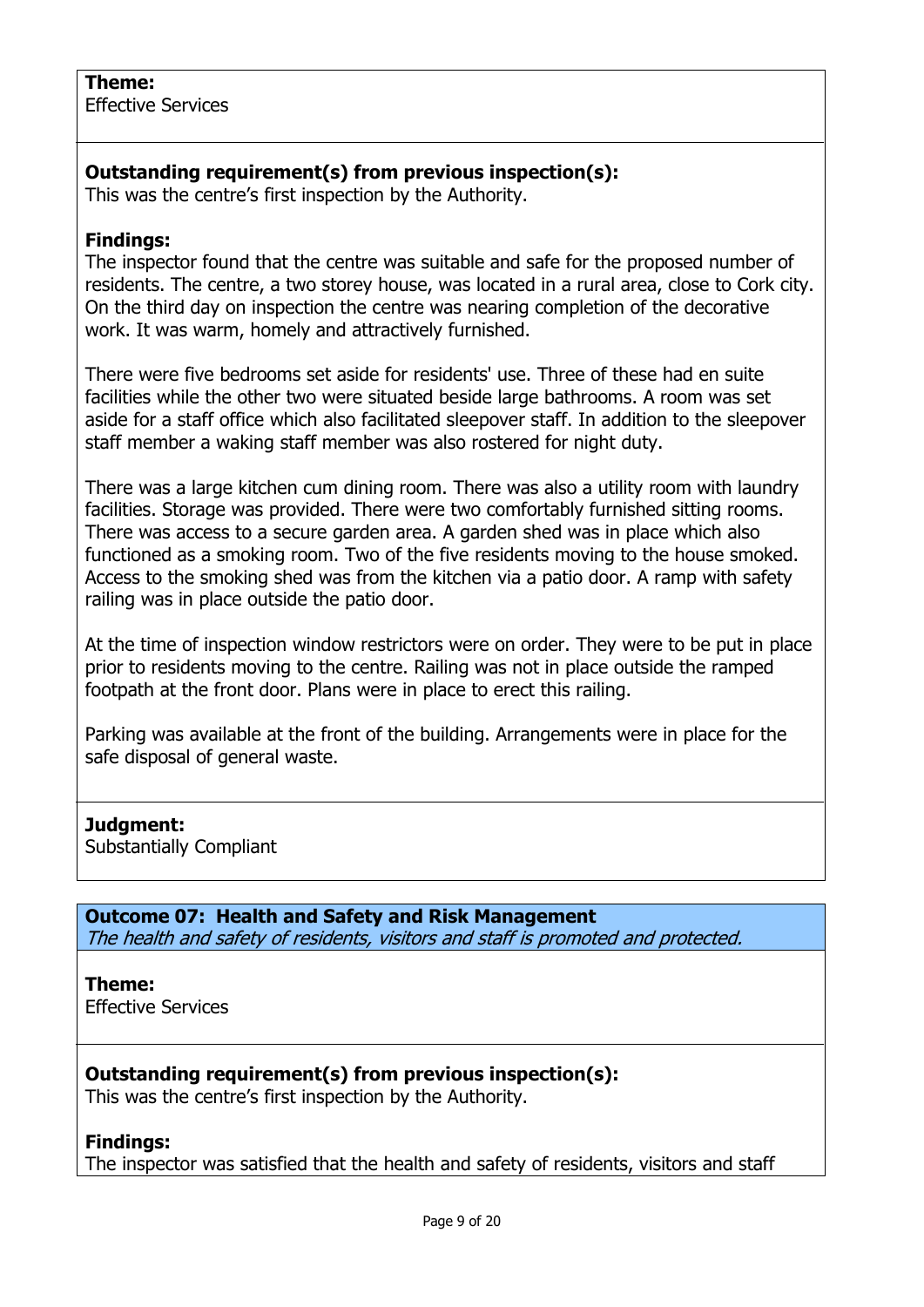would be promoted.

There was a health and safety statement in place. The risk management policy met the requirements of the regulations. The inspector saw that a fire alarm system including fire panel was installed. Staff had attended fire training. A plan was in place to ensure that fire drills would be carried out immediately on admission and at various times of the day and night. Systems were in place to ensure that the fire equipment including the fire alarm system was serviced regularly. Daily checks of escape routes were planned. The evacuation procedure was on display. An emergency plan was in place.

The two vehicles to be used by residents came from a car rental firm.

# **Judgment:**

**Compliant** 

## **Outcome 08: Safeguarding and Safety**

Measures to protect residents being harmed or suffering abuse are in place and appropriate action is taken in response to allegations, disclosures or suspected abuse. Residents are assisted and supported to develop the knowledge, self-awareness, understanding and skills needed for self-care and protection. Residents are provided with emotional, behavioural and therapeutic support that promotes a positive approach to behaviour that challenges. A restraint-free environment is promoted.

# **Theme:**

Safe Services

# **Outstanding requirement(s) from previous inspection(s):**

This was the centre's first inspection by the Authority.

# **Findings:**

The inspector was satisfied that measures were in place to protect residents being harmed or suffering abuse.

There was a policy in place on the prevention, detection and response to abuse and proposed staff had received training. An eLearning programme had also been developed to ensure that all staff had access to this training. The person in charge outlined the procedures they follow should there be an allegation of abuse.

The inspector was satisfied that residents will be provided with emotional, behavioural and therapeutic support that would promote a positive approach to behaviours that challenge. There was a policy in place guiding the management of behaviours that challenge. Systems in place included access to the behaviour specialists, psychotherapists, psychologists and psychiatrists. The inspector was informed multi element behaviour support plans would be developed for the residents as required.

The inspector reviewed the training records and saw that staff had received specific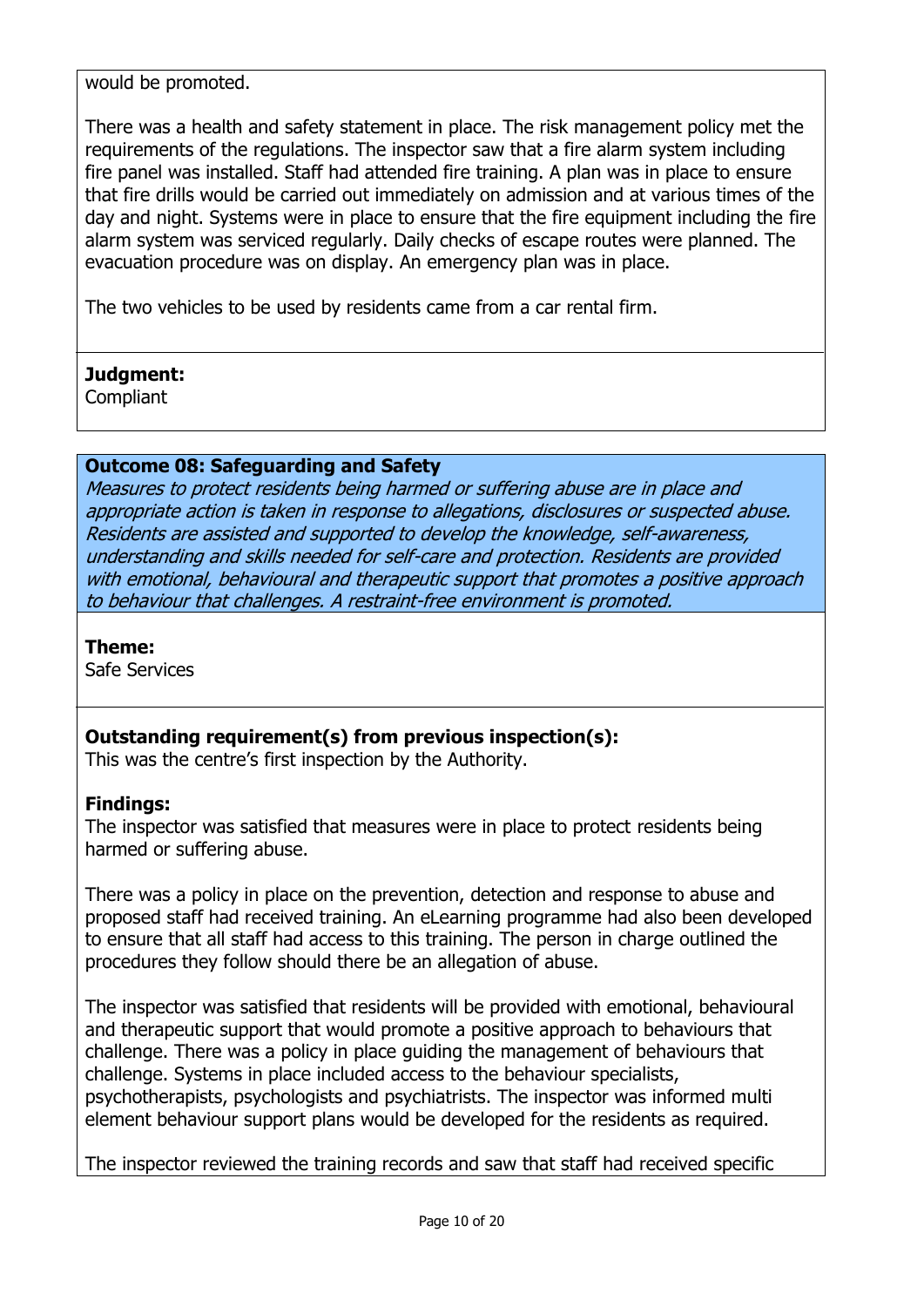training in this area.

There was a policy in place to guide usage of any restrictive practices and staff spoken with were aware of the significance of using them. A restraint free environment was to be promoted and it was not expected that any such practices will be in use in this centre.

#### **Judgment:**

Compliant

## **Outcome 09: Notification of Incidents**

A record of all incidents occurring in the designated centre is maintained and, where required, notified to the Chief Inspector.

#### **Theme:**

Safe Services

## **Outstanding requirement(s) from previous inspection(s):**

This was the centre's first inspection by the Authority.

#### **Findings:**

The person in charge and the provider were aware of the legal requirement to notify the Chief Inspector regarding incidents and accidents.

Plans were in place to maintain a detailed log of all incidents occurring in the centre and to analyse these for the purposes of learning.

#### **Judgment:**

Compliant

## **Outcome 10. General Welfare and Development**

Resident's opportunities for new experiences, social participation, education, training and employment are facilitated and supported. Continuity of education, training and employment is maintained for residents in transition.

#### **Theme:**

Health and Development

## **Outstanding requirement(s) from previous inspection(s):**

This was the centre's first inspection by the Authority.

#### **Findings:**

The inspector was satisfied that if the plans discussed were implemented, the general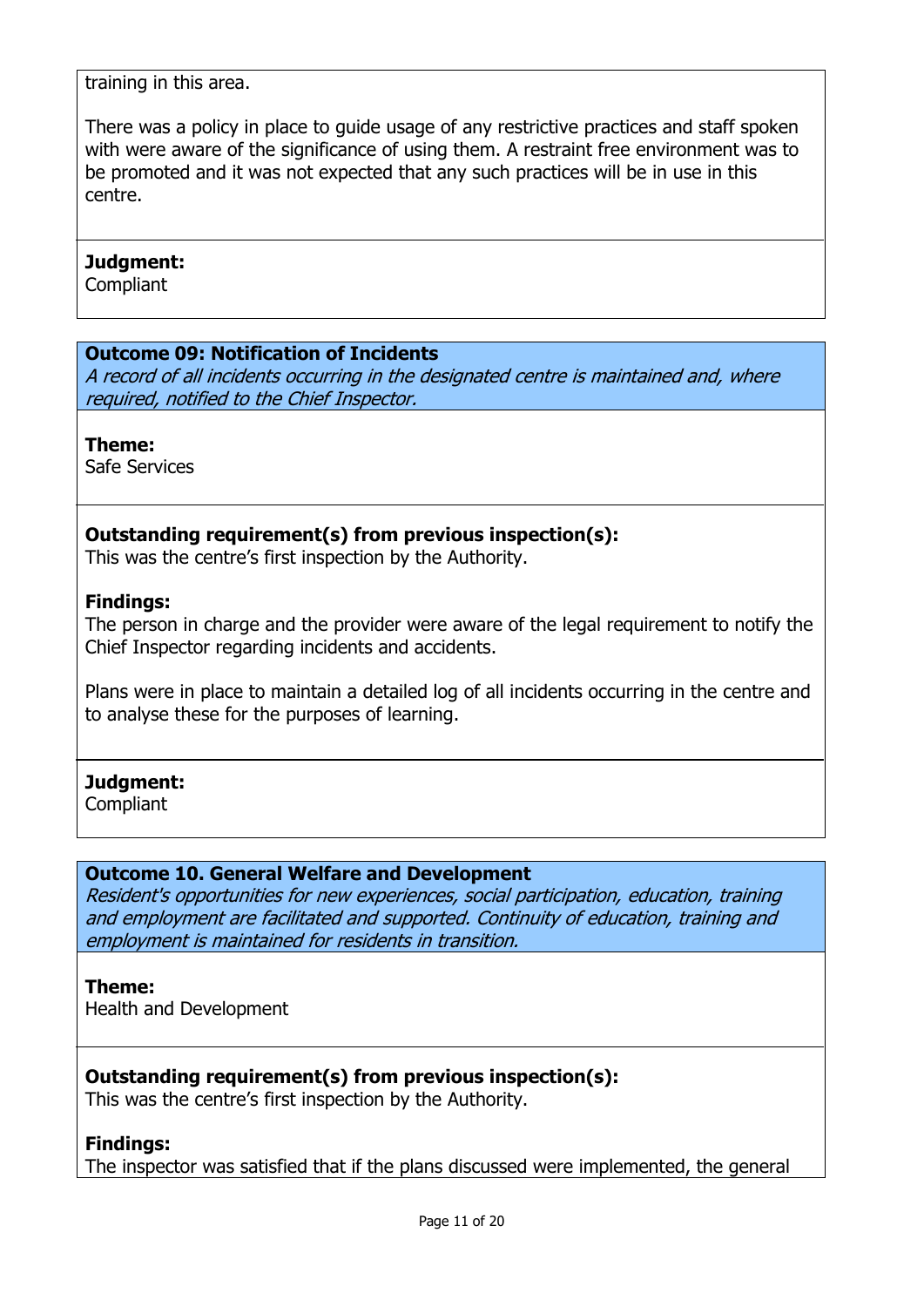welfare and development needs of residents would be promoted and residents would be afforded opportunities for new experiences, social participation, education, training and employment.

Social events were held in different centres within the parent organisation on a monthly basis. This centre is a distance from the parent organisation so such social events would be difficult for residents to attend. The provider had plans in place to develop day services local to this centre, thus helping to meet the social requirements of the intended residents.

Links have yet to be developed with local groups to provide a social outlet for people with a disability.

# **Judgment:**

**Compliant** 

# **Outcome 11. Healthcare Needs**

Residents are supported on an individual basis to achieve and enjoy the best possible health.

## **Theme:**

Health and Development

# **Outstanding requirement(s) from previous inspection(s):**

This was the centre's first inspection by the Authority.

# **Findings:**

The inspector was satisfied that residents' health needs would be regularly reviewed with appropriate input from multidisciplinary practitioners where required.

The inspector was satisfied that residents would have access to a general practitioner (GP), to an out of hours GP service and to a range of allied health professionals including occupational therapists. Residents would also have access to those specialists previously mentioned under Outcome 8.

Nutritional assessments were planned to be completed on admission and as required. Weights were to be recorded on a monthly basis or more frequently if required. The menu choices would be on display. The person in charge discussed how healthy eating options would be encouraged and residents would be actively involved in planning their menus. It was expected that residents would be involved in shopping and cooking in the centre. The inspector saw that a policy was in place on the monitoring and documentation of nutritional intake.

Health monitoring documentation would also be completed and this would include regular checks of blood pressure, pulse and temperature.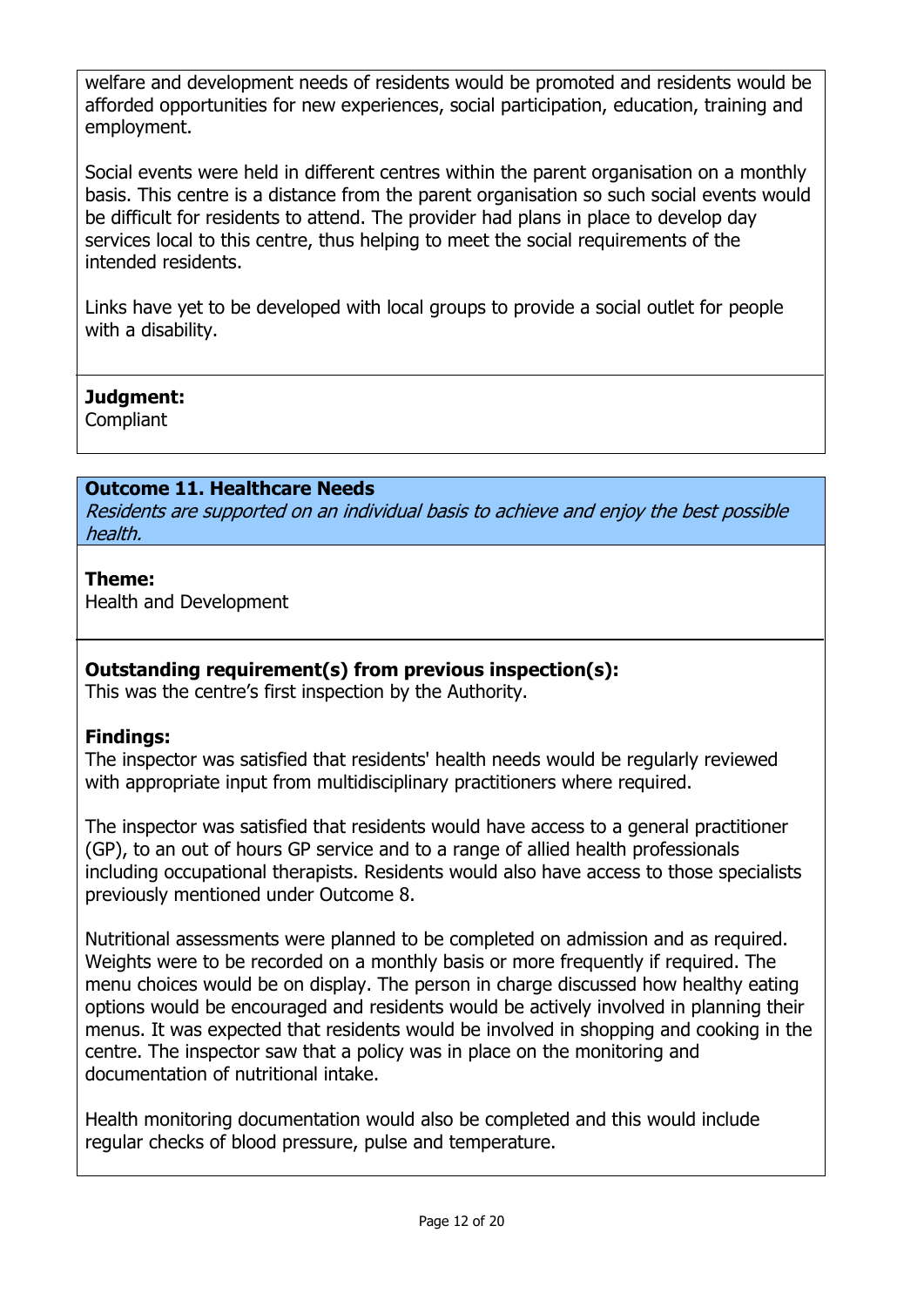Compliant

#### **Outcome 12. Medication Management**

Each resident is protected by the designated centres policies and procedures for medication management.

#### **Theme:**

Health and Development

# **Outstanding requirement(s) from previous inspection(s):**

This was the centre's first inspection by the Authority.

#### **Findings:**

The inspector found that the proposed medication management policies and procedures were satisfactory and safe.

The inspector reviewed the medication policy which was comprehensive and gave guidance to staff on areas such as medication administration, medications requiring strict controls, disposal of medications and medication errors.

Safe storage facilities were provided for medications. The inspector saw that proposed staff had undertaken a medication management training programme which included three competency assessments.

Monthly audits were to be undertaken to ensure compliance with the centre's policy and that all required documentation was correctly completed.

## **Judgment:**

Compliant

## **Outcome 13: Statement of Purpose**

There is a written statement of purpose that accurately describes the service provided in the centre. The services and facilities outlined in the Statement of Purpose, and the manner in which care is provided, reflect the diverse needs of residents.

#### **Theme:**

Leadership, Governance and Management

## **Outstanding requirement(s) from previous inspection(s):**

This was the centre's first inspection by the Authority.

## **Findings:**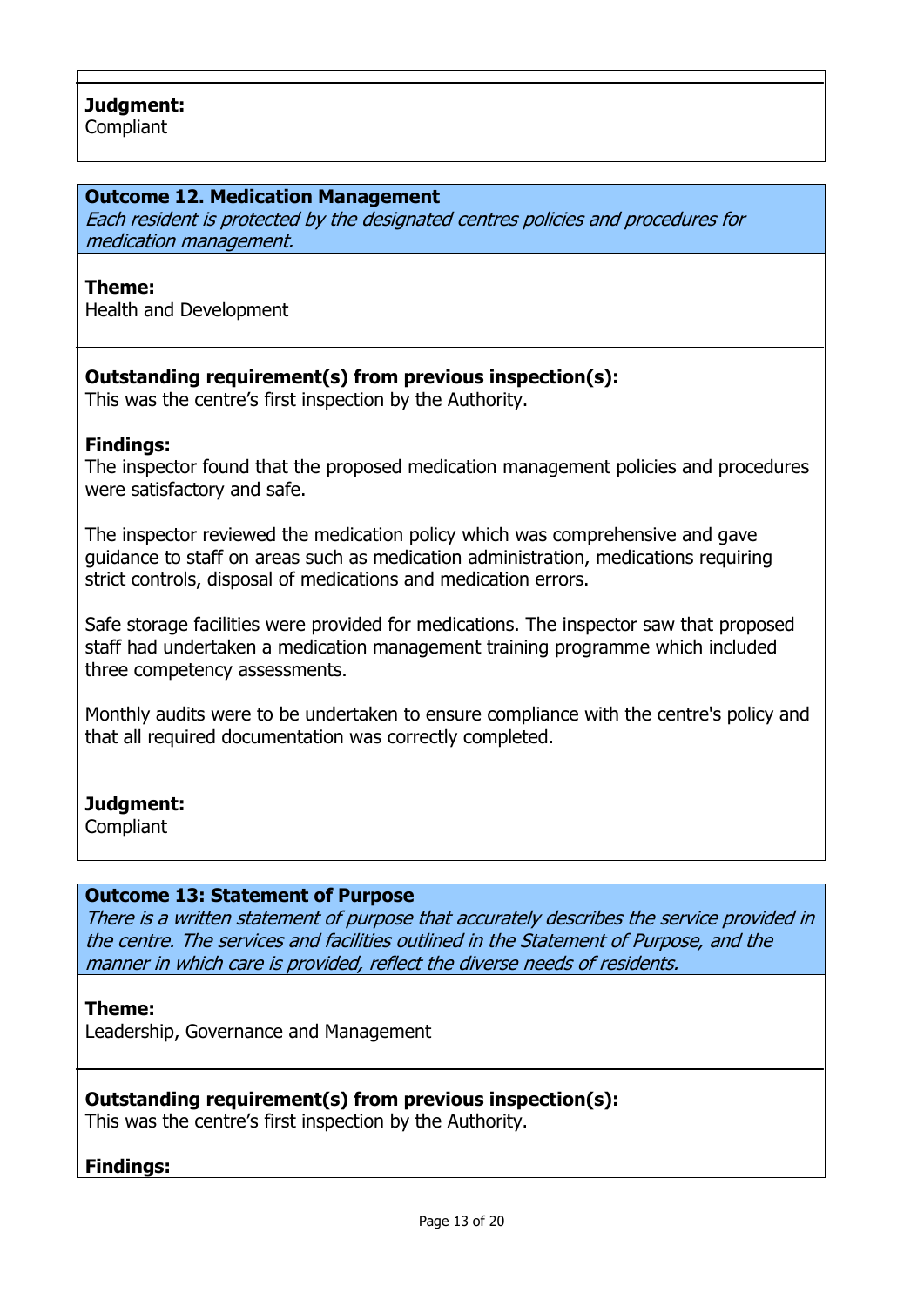The inspector was satisfied that the statement of purpose met the requirements of the Regulations. It described the service that will be provided in the centre and will be kept under review by the person in charge.

# **Judgment:**

**Compliant** 

# **Outcome 14: Governance and Management**

The quality of care and experience of the residents are monitored and developed on an ongoing basis. Effective management systems are in place that support and promote the delivery of safe, quality care services. There is a clearly defined management structure that identifies the lines of authority and accountability. The centre is managed by a suitably qualified, skilled and experienced person with authority, accountability and responsibility for the provision of the service.

# **Theme:**

Leadership, Governance and Management

# **Outstanding requirement(s) from previous inspection(s):**

This was the centre's first inspection by the Authority.

# **Findings:**

The inspector was satisfied that the quality of care and experience of the residents would be monitored and developed on an ongoing basis. Effective management systems were in place to support and promote the delivery of safe, quality care services.

An auditing system had been introduced within the organisation and applied to this new centre. Arrangements were in place for the person nominated on behalf of the provider to carry out an unannounced visit on a six monthly basis to review the safety and quality of care and support provided in the centre. The inspector spoke with the regional director of operations who outlined the plans to have this report available to residents in an appropriate format.

The person in charge had responsibility for carrying out regular audits in the centre. This included areas such as infection control, hygiene and fire safety.

It was expected a residents' feedback survey would be completed regularly and any required actions addressed.

The inspector was satisfied that there was a clearly defined management structure that identified the lines of authority and accountability. The centre was managed by a suitably qualified and experienced person in charge. She was knowledgeable about the requirements of the Regulations and Standards. She was supported in her role by the regional manager.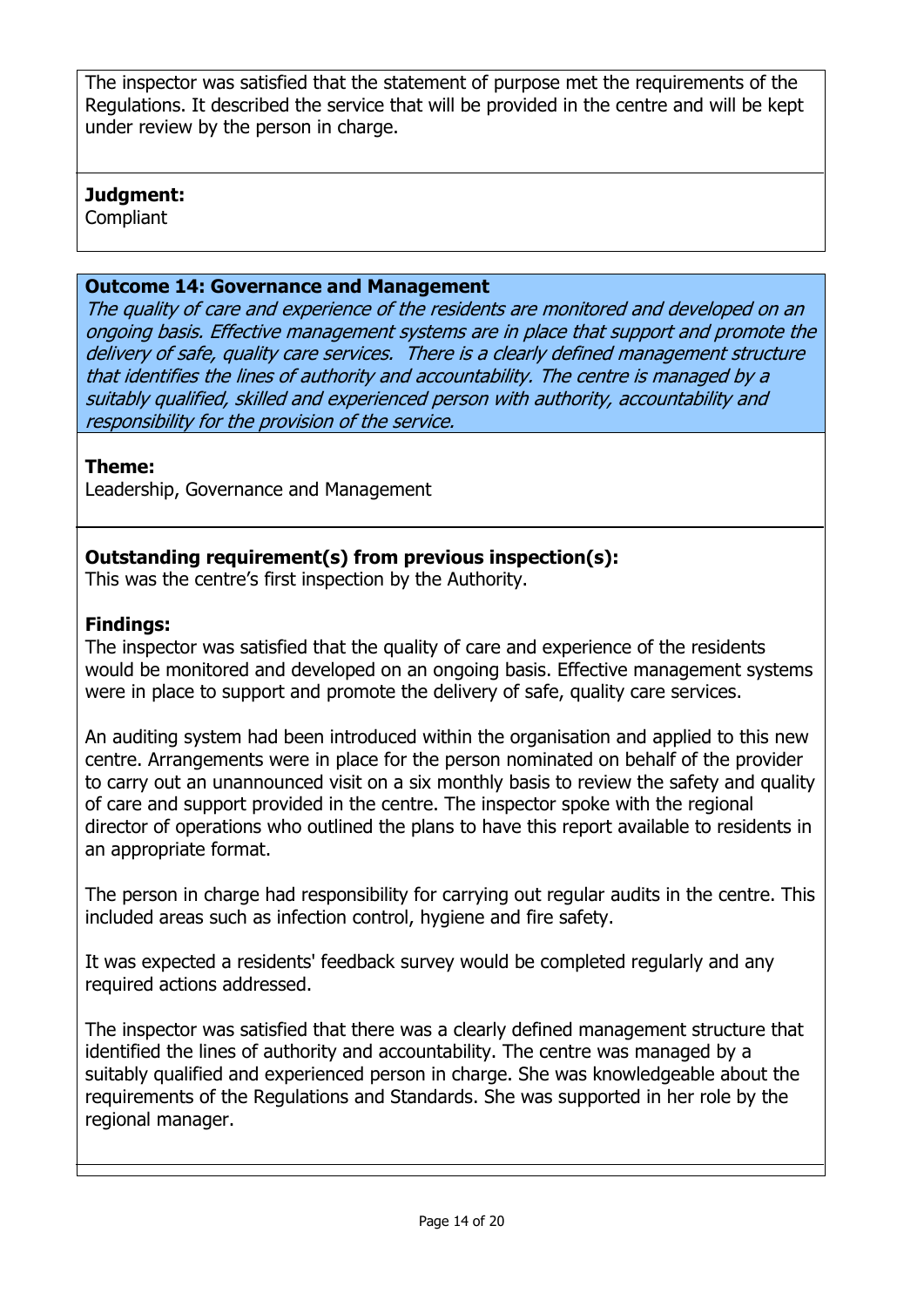**Compliant** 

#### **Outcome 15: Absence of the person in charge**

The Chief Inspector is notified of the proposed absence of the person in charge from the designated centre and the arrangements in place for the management of the designated centre during his/her absence.

#### **Theme:**

Leadership, Governance and Management

# **Outstanding requirement(s) from previous inspection(s):**

This was the centre's first inspection by the Authority.

## **Findings:**

The provider was aware of the requirement to notify the Chief Inspector of any proposed absence of the person in charge for a period of more than 28 days. Deputising arrangements were in place.

## **Judgment:**

**Compliant** 

## **Outcome 16: Use of Resources**

The centre is resourced to ensure the effective delivery of care and support in accordance with the Statement of Purpose.

## **Theme:**

Use of Resources

## **Outstanding requirement(s) from previous inspection(s):**

This was the centre's first inspection by the Authority.

## **Findings:**

The inspector was satisfied that there were sufficient resources to provide effective delivery of care and support in accordance with the statement of purpose.

The centre was attractively decorated. It was spacious. Renovation works were completed with the exception of the railing on the ramp outside the front door and the window restrictors for first floor windows. There are discussed under Outcome 6. The inspector was informed by the regional director of operations that two vehicles would be rented from a car company.

Maintenance requests were managed by the organisation's maintenance department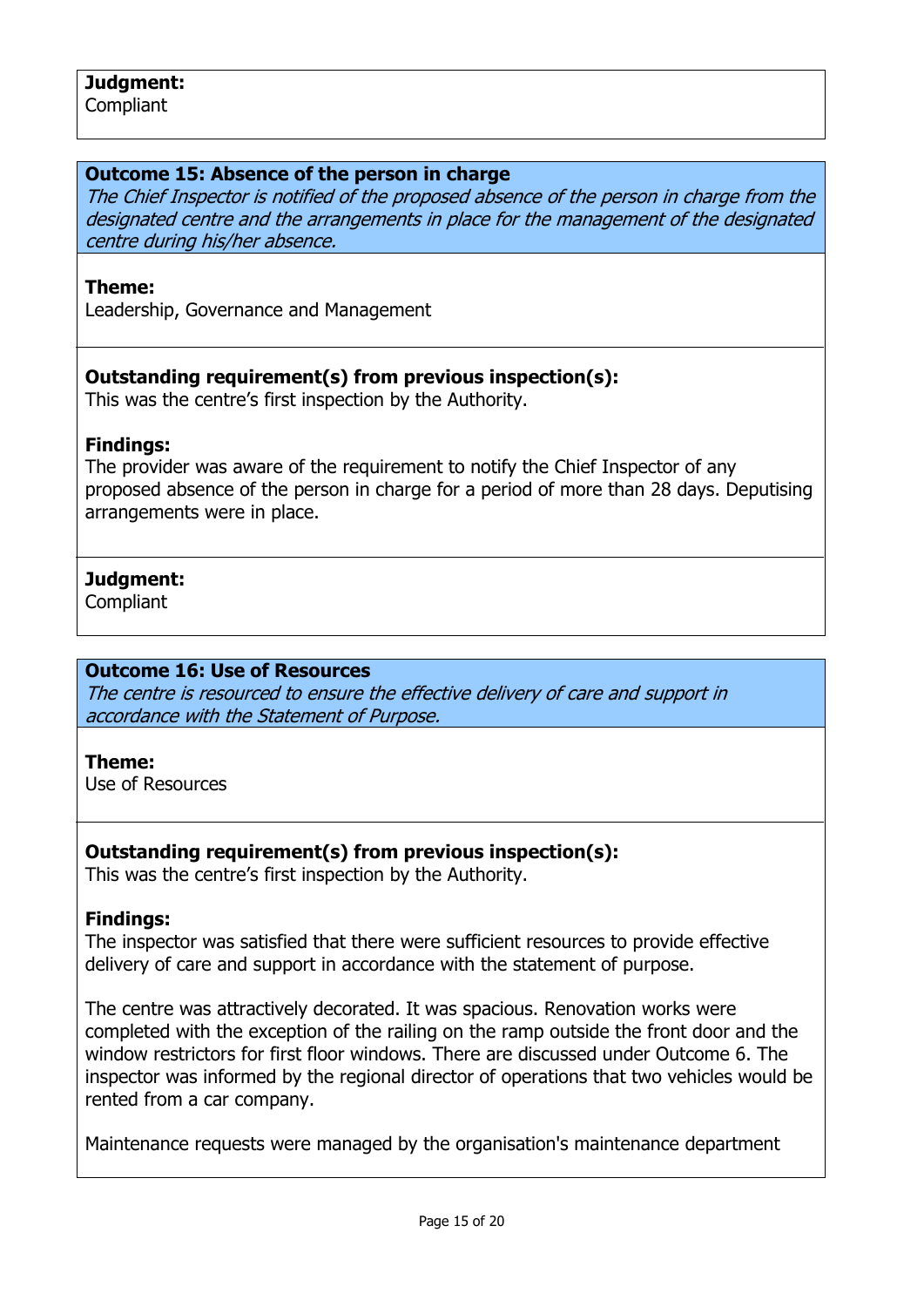**Compliant** 

#### **Outcome 17: Workforce**

There are appropriate staff numbers and skill mix to meet the assessed needs of residents and the safe delivery of services. Residents receive continuity of care. Staff have up-to-date mandatory training and access to education and training to meet the needs of residents. All staff and volunteers are supervised on an appropriate basis, and recruited, selected and vetted in accordance with best recruitment practice.

#### **Theme:**

Responsive Workforce

## **Outstanding requirement(s) from previous inspection(s):**

This was the centre's first inspection by the Authority.

#### **Findings:**

From the information available at inspection, the inspector was satisfied that there would be appropriate staff numbers and skill mix to meet the assessed needs of residents and the safe delivery of services. Evidence was available that staff would be supervised on an appropriate basis. Staff had been recruited and vetted in accordance with best recruitment practice.

The person in charge told the inspector that the staffing levels would be based on the assessed needs of the residents. It was expected that this centre would provide care for residents with low to medium support needs. Additional staff would be available if required.

The inspector saw that there was an induction in place. In addition, supervisory meetings were held with each staff member on a monthly basis and the organisation had a

practice of carrying out a competency review with each staff member on a yearly basis. This included both self assessment and assessment by the line manager. The regional director of operations outlined the purpose of these meetings which included the provision of support, identifying training needs and the opportunity to voice any issues or concerns.

A training plan was in place for the organisation. Records of staff training were maintained. There was evidence that staff had attended a range of training in areas such as epilepsy, communication skills, first aid and the management of behaviour that challenges.

# **Judgment:**

**Compliant**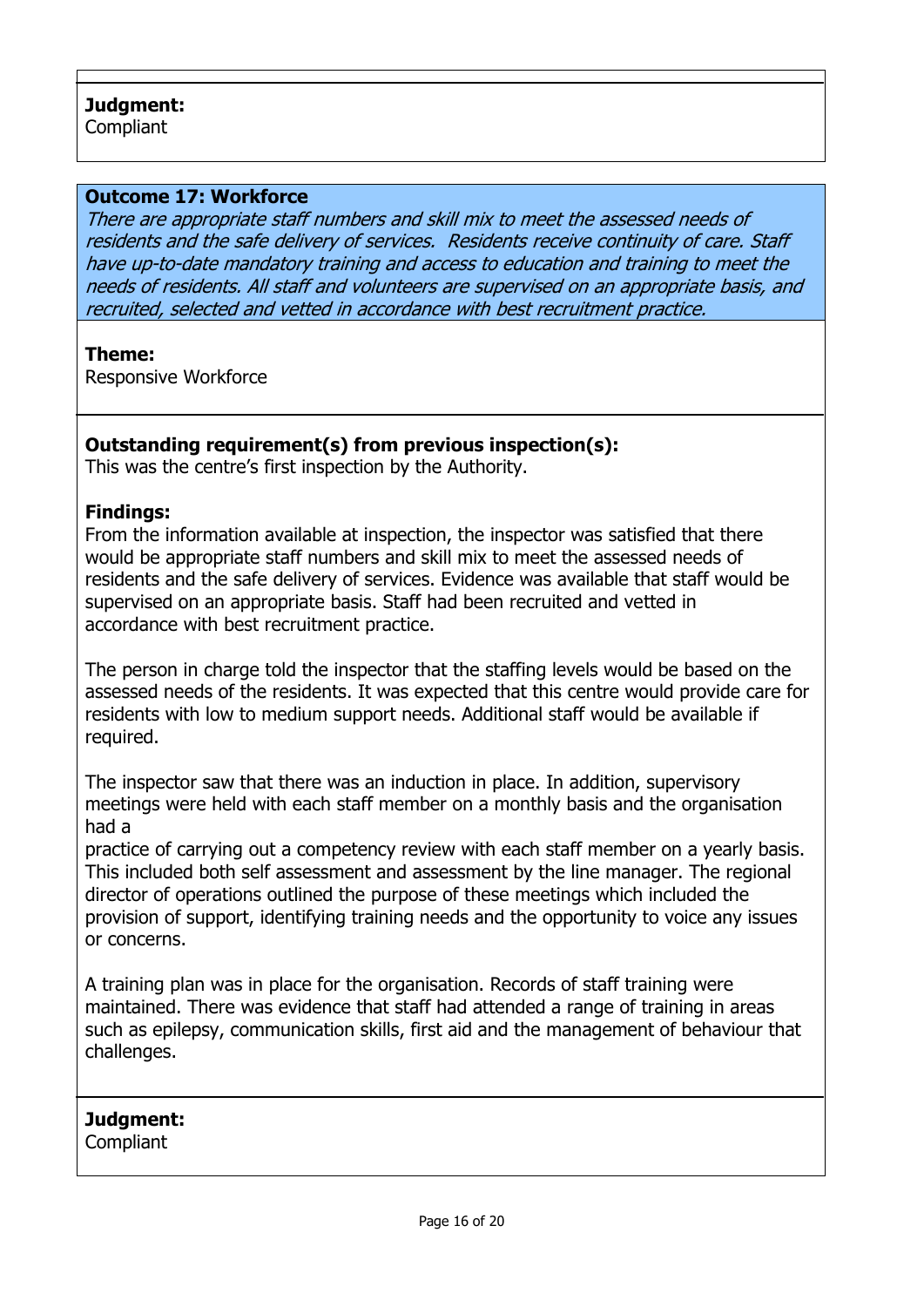#### **Outcome 18: Records and documentation**

The records listed in Part 6 of the Health Act 2007 (Care and Support of Residents in Designated Centres for Persons (Children and Adults) with Disabilities) Regulations 2013 are maintained in a manner so as to ensure completeness, accuracy and ease of retrieval. The designated centre is adequately insured against accidents or injury to residents, staff and visitors. The designated centre has all of the written operational policies as required by Schedule 5 of the Health Act 2007 (Care and Support of Residents in Designated Centres for Persons (Children and Adults) with Disabilities) Regulations 2013.

#### **Theme:**

Use of Information

# **Outstanding requirement(s) from previous inspection(s):**

This was the centre's first inspection by the Authority.

#### **Findings:**

The inspector found that there were systems in place to maintain complete and accurate records.

Written operational policies required by Schedule 5 of the Regulations were in place to inform practice and provide guidance to staff.

The inspector found that systems were in place to ensure that medical records and other records, relating to residents and staff, would be maintained in a secure manner. Staff spoken with were aware of the requirement to ensure that the records listed in Part 6 of the Regulations will be maintained in a manner so as to ensure completeness, accuracy and ease of retrieval as required by the Regulations. Staff were also aware of the required periods of retention for the records.

A resident's guide was available and it provided detail in relation to the required areas. It included a summary of the services and facilities provided, arrangements for resident involvement in the centre and a summary of the complaints procedure.

The person in charge had access to an appropriate template for the directory of residents. Adequate insurance cover was in place.

# **Judgment:**

**Compliant** 

#### **Closing the Visit**

At the close of the inspection a feedback meeting was held to report on the inspection findings.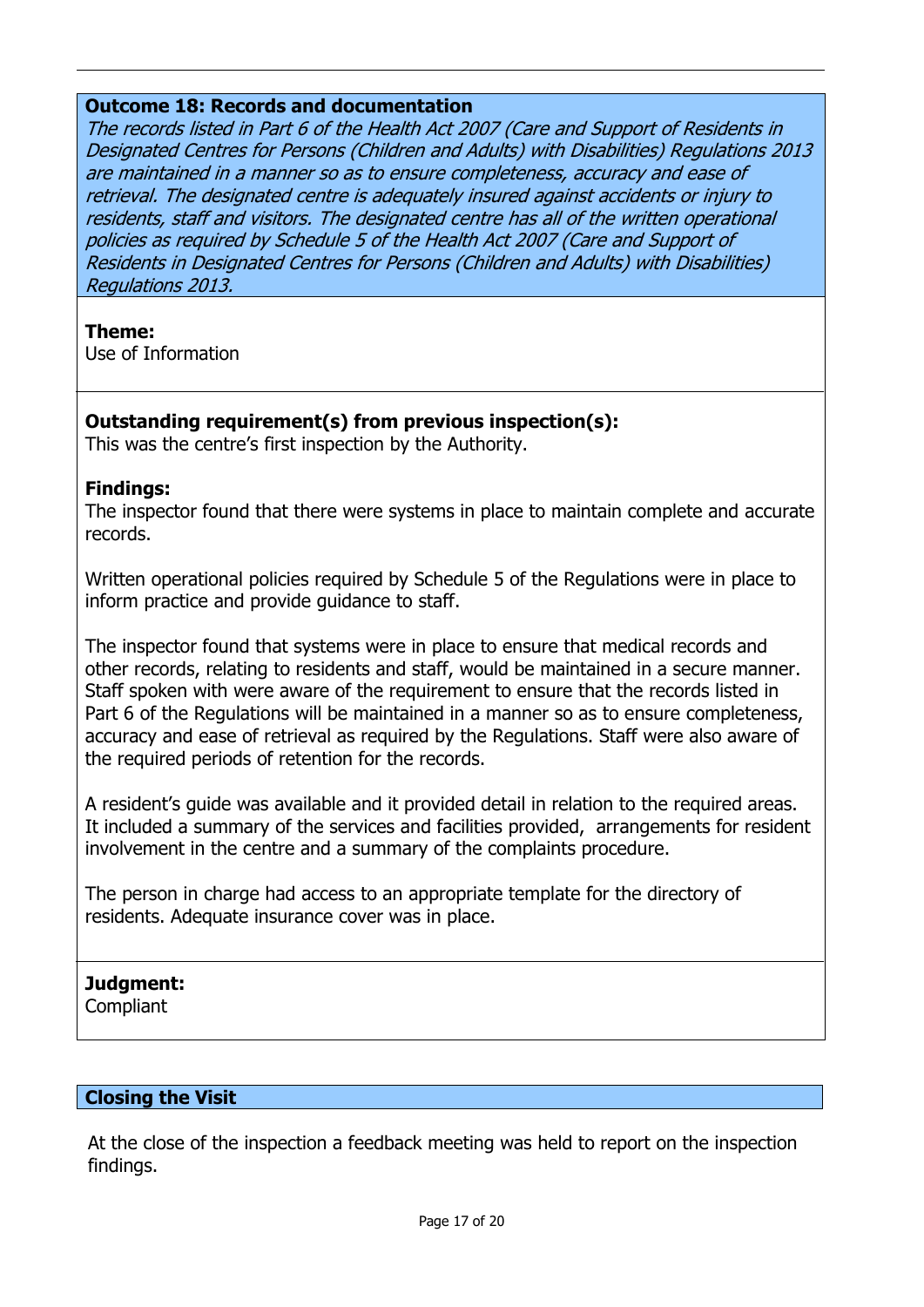# **Acknowledgements**

The inspector wishes to acknowledge the cooperation and assistance of all the people who participated in the inspection.

# **Report Compiled by:**

Margaret O'Regan Inspector of Social Services Regulation Directorate Health Information and Quality Authority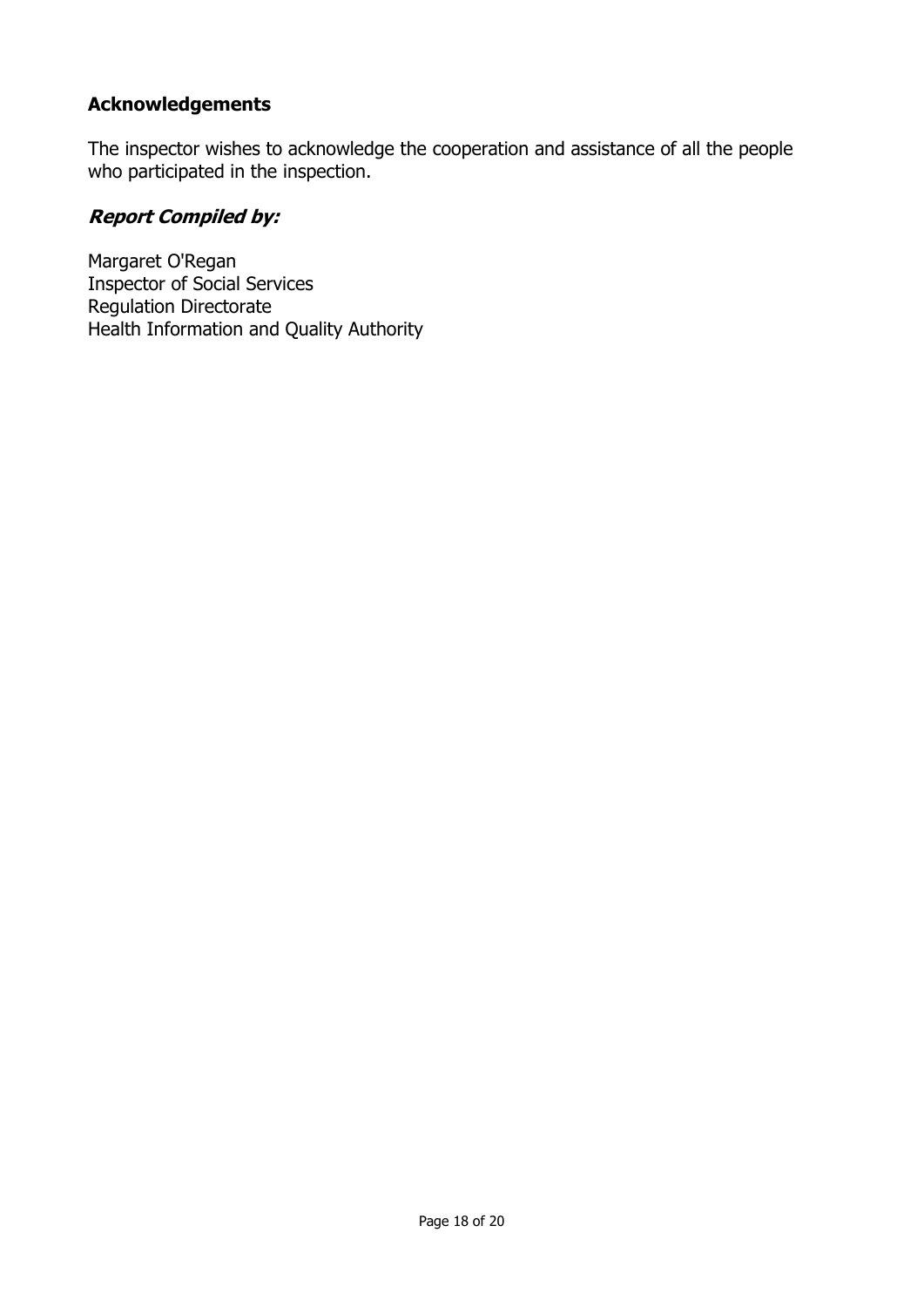# **Health Information and Quality Authority Regulation Directorate**



An tÚdarás Um Fhaisnéis agus Cáilíocht Sláinte

# **Action Plan**

# **Provider's response to inspection report<sup>1</sup>**

| <b>Centre name:</b>        | A designated centre for people with disabilities<br>operated by Nua Healthcare Services |
|----------------------------|-----------------------------------------------------------------------------------------|
| <b>Centre ID:</b>          | OSV-0005340                                                                             |
| <b>Date of Inspection:</b> | 02, 15 and 31 December 2015                                                             |
| <b>Date of response:</b>   | 19 January 2016                                                                         |

#### **Requirements**

This section sets out the actions that must be taken by the provider or person in charge to ensure compliance with the Health Act 2007 (Care and Support of Residents in Designated Centres for Persons (Children And Adults) With Disabilities) Regulations 2013, Health Act 2007 (Registration of Designated Centres for Persons (Children and Adults with Disabilities) Regulations 2013 and the National Standards for Residential Services for Children and Adults with Disabilities.

All registered providers should take note that failure to fulfil your legal obligations and/or failure to implement appropriate and timely action to address the non compliances identified in this action plan may result in enforcement action and/or prosecution, pursuant to the Health Act 2007, as amended, and Regulations made thereunder.

#### **Outcome 06: Safe and suitable premises**

**Theme:** Effective Services

## **The Registered Provider is failing to comply with a regulatory requirement in the following respect:**

At the time of inspection window restrictors were not in place. Railing was not in place outside the ramped footpath at the front door.

## **1. Action Required:**

 $\overline{a}$ 

Under Regulation 17 (1) (a) you are required to: Provide premises which are designed and laid out to meet the aims and objectives of the service and the number and needs

 $<sup>1</sup>$  The Authority reserves the right to edit responses received for reasons including: clarity; completeness; and,</sup> compliance with legal norms.